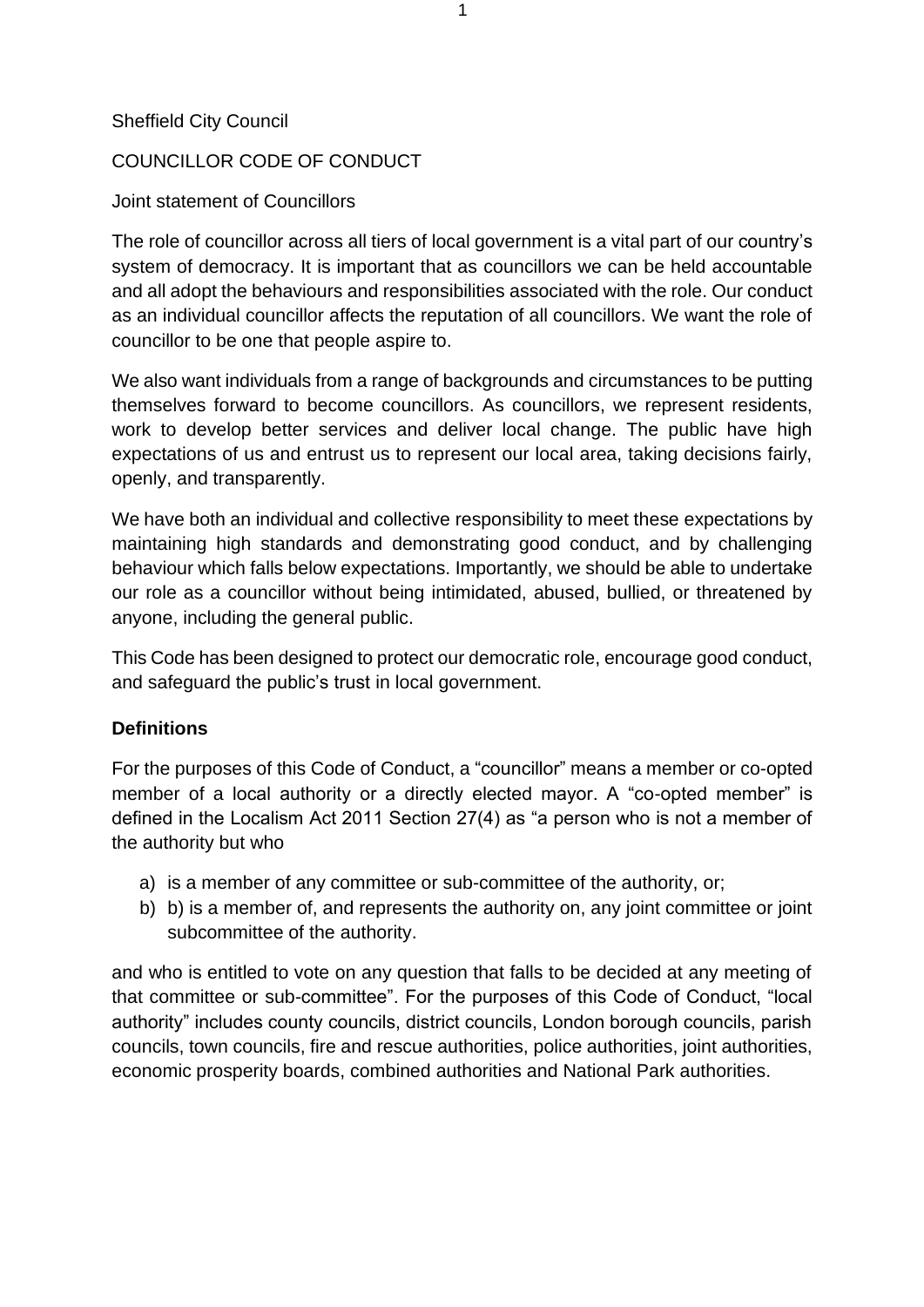### **Purpose of the Code of Conduct**

The purpose of this Code of Conduct is to assist you, as a councillor or co-opted member, in modelling the behaviour that is expected of you, to provide a personal check and balance, and to set out the type of conduct that could lead to action being taken against you. It is also to protect you, the public, fellow councillors or co-opted members, local authority officers and the reputation of local government. It sets out general principles of conduct expected of all councillors and co-opted members and your specific obligations in relation to standards of conduct. The LGA encourages the use of support, training and mediation prior to action being taken using the Code. The fundamental aim of the Code is to create and maintain public confidence in the role of councillor and local government.

## **General principles of councillor conduct**

Everyone in public office at all levels; all who serve the public or deliver public services, including ministers, civil servants, councillors, co-opted members and local authority officers; should uphold the Seven Principles of Public Life, also known as the Nolan Principles. Building on these principles, the following general principles have been developed specifically for the role of councillor and co-opted member. In accordance with the public trust placed in me, on all occasions:

- I act with integrity and honesty
- I act lawfully
- I treat all persons fairly and with respect; and
- I lead by example and act in a way that secures public confidence in the role of councillor.

In undertaking my role:

- I impartially exercise my responsibilities in the interests of the local community
- I do not improperly seek to confer an advantage, or disadvantage, on any person
- I avoid conflicts of interest
- I exercise reasonable care and diligence; and
- I ensure that public resources are used prudently in accordance with my local authority's requirements and in the public interest.

## **Application of the Code of Conduct**

This Code of Conduct applies to you as soon as you sign your declaration of acceptance of the office of councillor or attend your first meeting as a co-opted member and continues to apply to you until you cease to be a councillor or co-opted member. This Code of Conduct applies to you when you are acting in your capacity as a councillor or co-opted member which may include when:

• you misuse your position as a councillor or co-opted member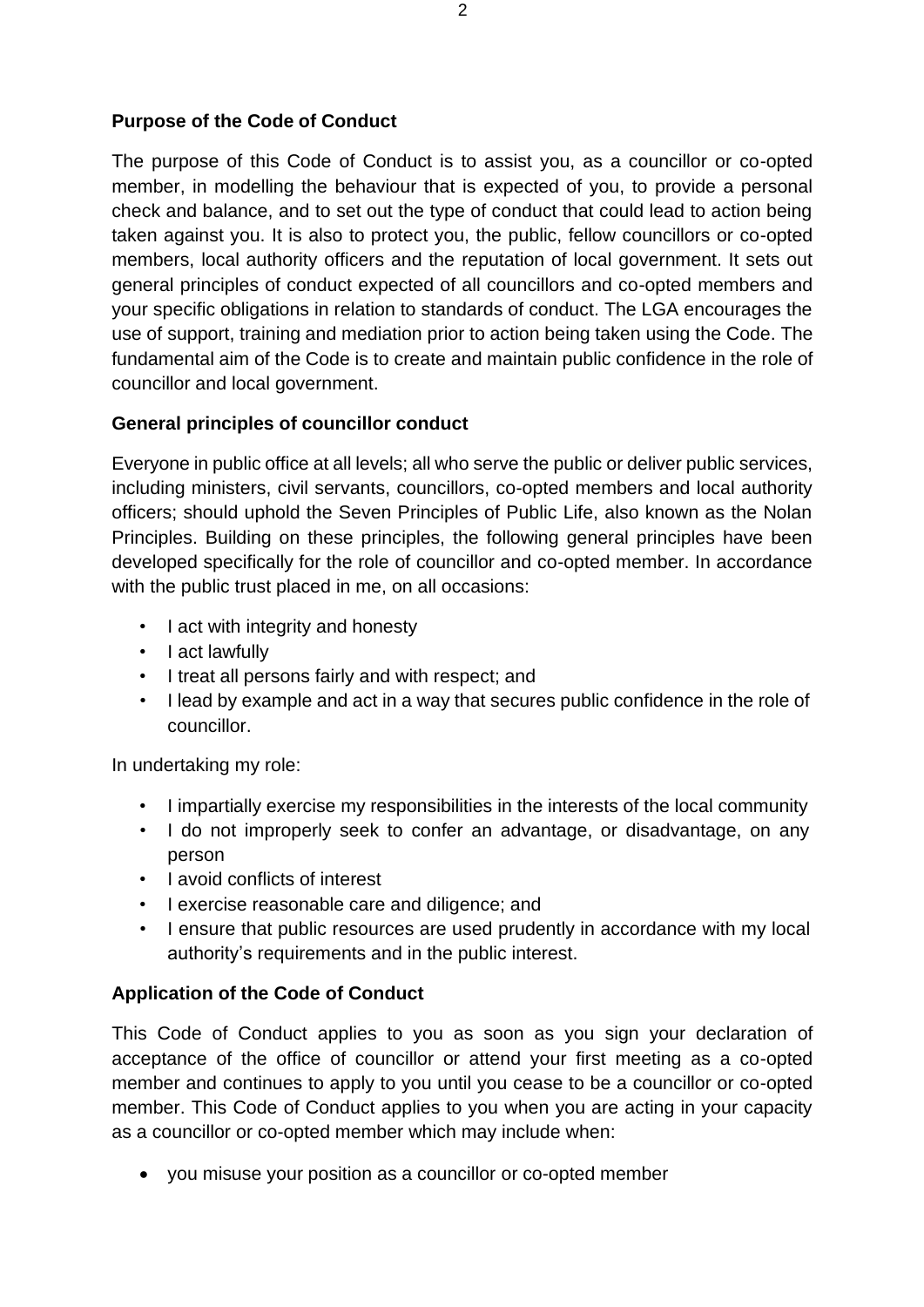• Your actions would give the impression to a reasonable member of the public with knowledge of all the facts that you are acting as a councillor or co-opted member;

The Code applies to all forms of communication and interaction, including:

- at face-to-face meetings
- at online or telephone meetings
- in written communication
- in verbal communication
- in non-verbal communication
- in electronic and social media communication, posts, statements and comments.

You are also expected to uphold high standards of conduct and show leadership at all times when acting as a councillor or co-opted member.

Your Monitoring Officer has statutory responsibility for the implementation of the Code of Conduct, and you are encouraged to seek advice from your Monitoring Officer on any matters that may relate to the Code of Conduct. Town and parish councillors are encouraged to seek advice from their Clerk, who may refer matters to the Monitoring Officer.

### **Standards of councillor conduct**

This section sets out your obligations, which are the minimum standards of conduct required of you as a councillor or co-opted member. Should your conduct fall short of these standards, a complaint may be made against you, which may result in action being taken. Guidance is included to help explain the reasons for the obligations and how they should be followed.

### **General Conduct**

- **1. Respect As a councillor or co-opted member:**
	- **1.1 I treat other councillors and members of the public with respect.**

## **1.2 I treat local authority employees, employees and representatives of partner organisations and those volunteering for the local authority with respect and respect the role they play.**

Respect means politeness and courtesy in behaviour, speech, and in the written word. Debate and having different views are all part of a healthy democracy. As a councillor or co-opted member, you can express, challenge, criticise and disagree with views, ideas, opinions and policies in a robust but civil manner. You should not, however, subject individuals, groups of people or organisations to personal attack.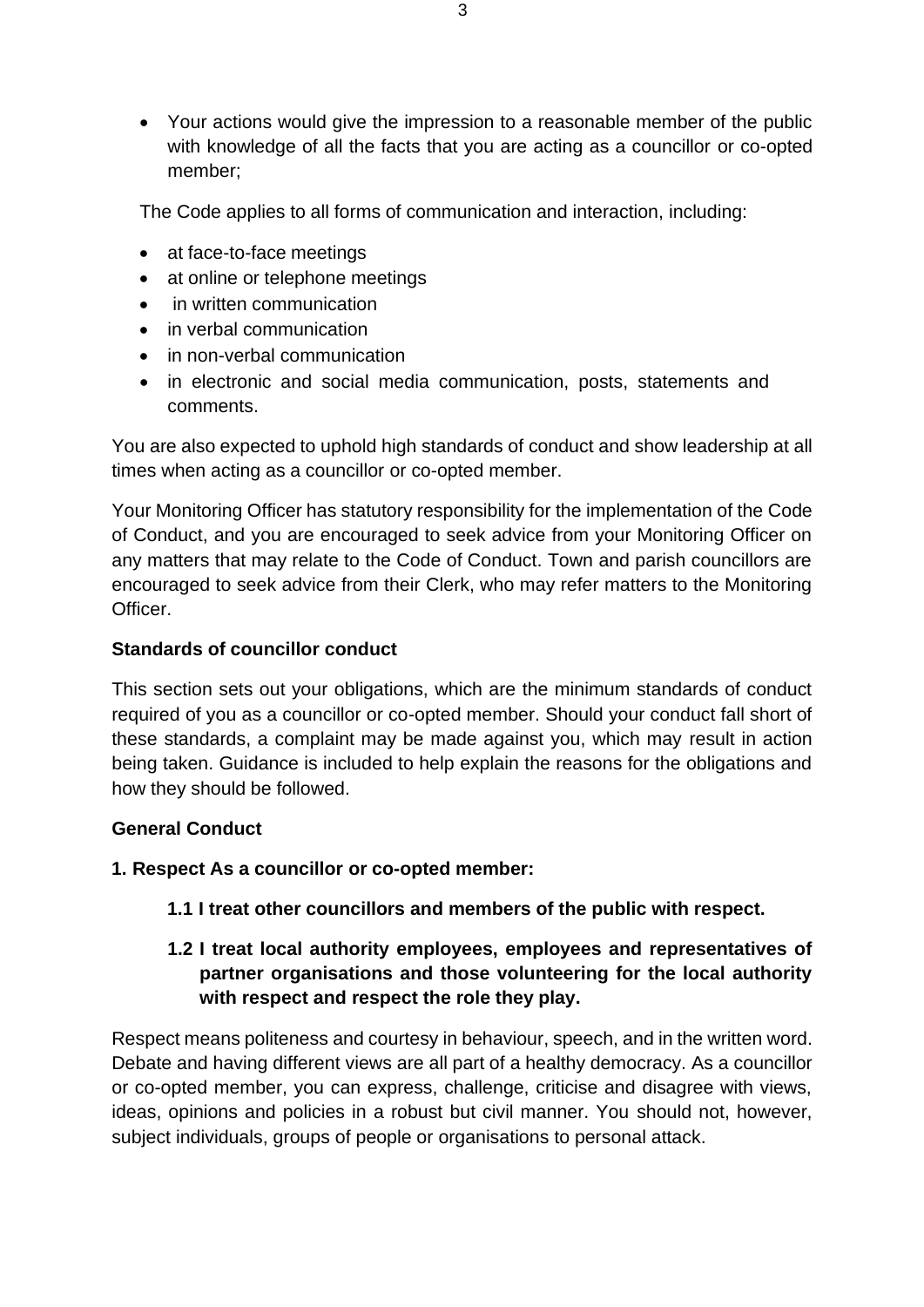In your contact with the public, you should treat them politely and courteously. Rude and offensive behaviour lowers the public's expectations and confidence in councillors. In return, you have a right to expect respectful behaviour from the public. If members of the public are being abusive, intimidatory or threatening you are entitled to stop any conversation or interaction in person or online and report them to the local authority, the relevant social media provider or the police. This also applies to fellow councillors, where action could then be taken under the Councillor Code of Conduct, and local authority employees, where concerns should be raised in line with the local authority's councillor officer protocol.

## **2. Bullying, harassment and discrimination**

### **As a councillor or co-opted member:**

- **2.1 I do not bully any person.**
- **2.2 I do not harass any person.**

## **2.3 I promote equalities and do not discriminate unlawfully against any person.**

The Advisory, Conciliation and Arbitration Service (ACAS) characterises bullying as offensive, intimidating, malicious or insulting behaviour, an abuse or misuse of power through means that undermine, humiliate, denigrate or injure the recipient. Bullying might be a regular pattern of behaviour or a one-off incident, happen face-to-face, on social media, in emails or phone calls, happen in the workplace or at work social events and may not always be obvious or noticed by others.

The Protection from Harassment Act 1997 defines harassment as conduct that causes alarm or distress or puts people in fear of violence and must involve such conduct on at least two occasions. It can include repeated attempts to impose unwanted communications and contact upon a person in a manner that could be expected to cause distress or fear in any reasonable person.

Unlawful discrimination is where someone is treated unfairly because of a protected characteristic. Protected characteristics are specific aspects of a person's identity defined by the Equality Act 2010. They are age, disability, gender reassignment, marriage and civil partnership, pregnancy and maternity, race, religion or belief, sex and sexual orientation.

Members must promote equality and inclusion by providing an environment free from harassment, discrimination, and victimisation and bullying and by treating people with respect, regardless of their age, disability, gender, race, religion/ belief, sexual orientation or marriage/ civil partnership status.

The Equality Act 2010 places specific duties on local authorities. Councillors and coopted members have a central role to play in ensuring that equality issues are integral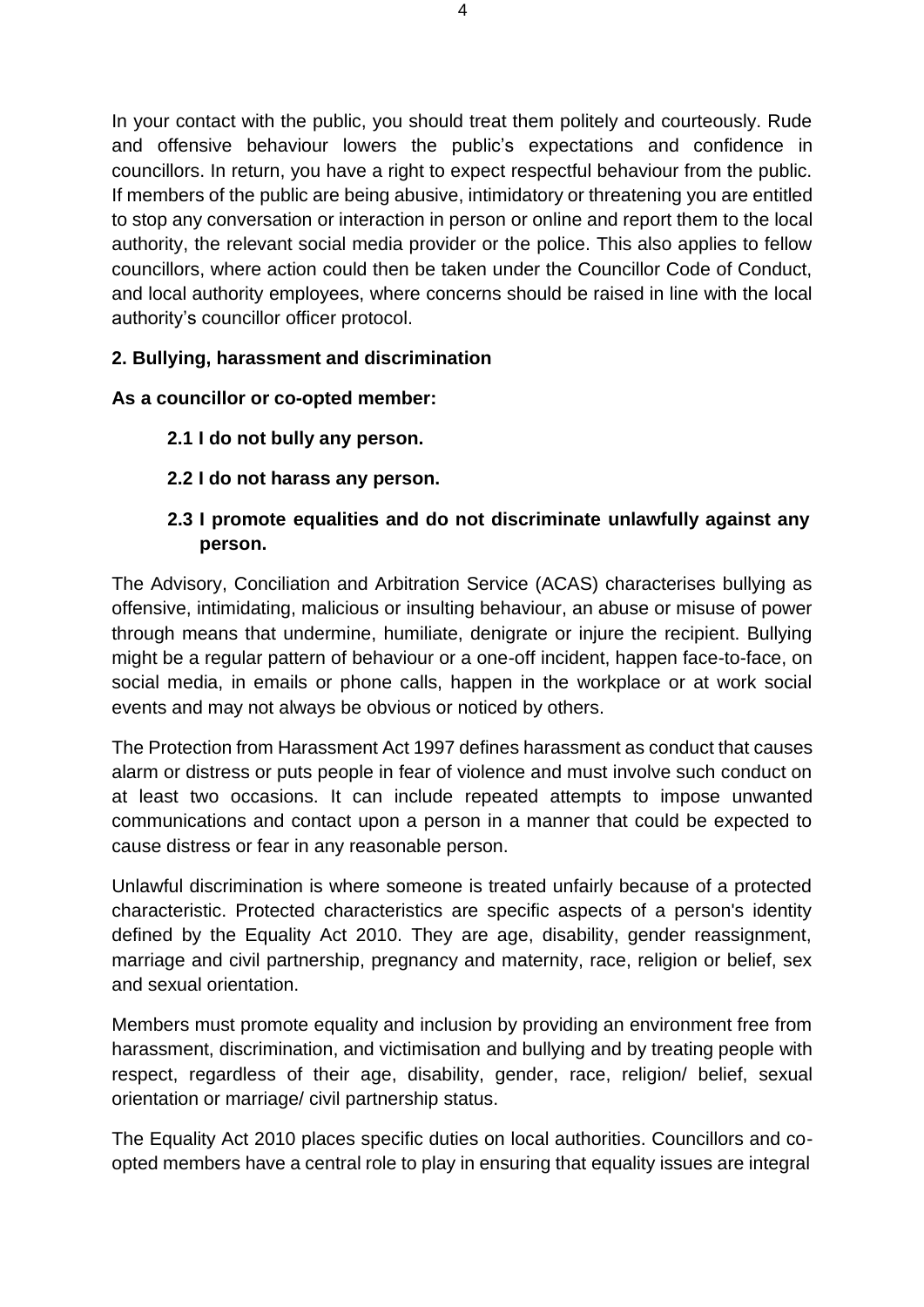to the local authority's performance and strategic aims, and that there is a strong vision and public commitment to equality across public services.

*Members should be aware of the Council's Equality Objectives 2019-22 and act in accordance with the Council's Equality, Diversity and Inclusion Policy and Dignity and Respect at Work Policy.*

## **3. Impartiality of officers of the council**

## **As a councillor or co-opted member:**

## **3.1 I do not compromise, or attempt to compromise, the impartiality of anyone who works for, or on behalf of, the local authority.**

Officers work for the local authority as a whole and must be politically neutral (unless they are political assistants). They should not be coerced or persuaded to act in a way that would undermine their neutrality. You can question officers in order to understand, for example, their reasons for proposing to act in a particular way, or the content of a report that they have written. However, you must not try and force them to act differently, change their advice, or alter the content of that report, if doing so would prejudice their professional integrity.

### **4. Confidentiality and access to information**

### **As a councillor or co-opted member:**

## **4.1 I do not disclose information:**

**a. given to me in confidence**

**b. by anyone acquired by me which I believe, or ought reasonably to be aware, is of a confidential nature, unless**

- **i. I have received the consent of a person authorised to give it;**
- **ii. I am required by law to do so;**
- **iii. the disclosure is made to a third party for the purpose of obtaining professional legal advice provided that the third party agrees not to disclose the information to any other person; or**
- **iv. the disclosure is:**
	- **1. reasonable and in the public interest; and**
	- **2. made in good faith and in compliance with the reasonable requirements of the local authority; and**
	- **3. I have consulted the Monitoring Officer prior to its release.**

**4.2 I do not improperly use knowledge gained solely as a result of my role as a councillor for the advancement of myself, my friends, my family members, my employer or my business interests.**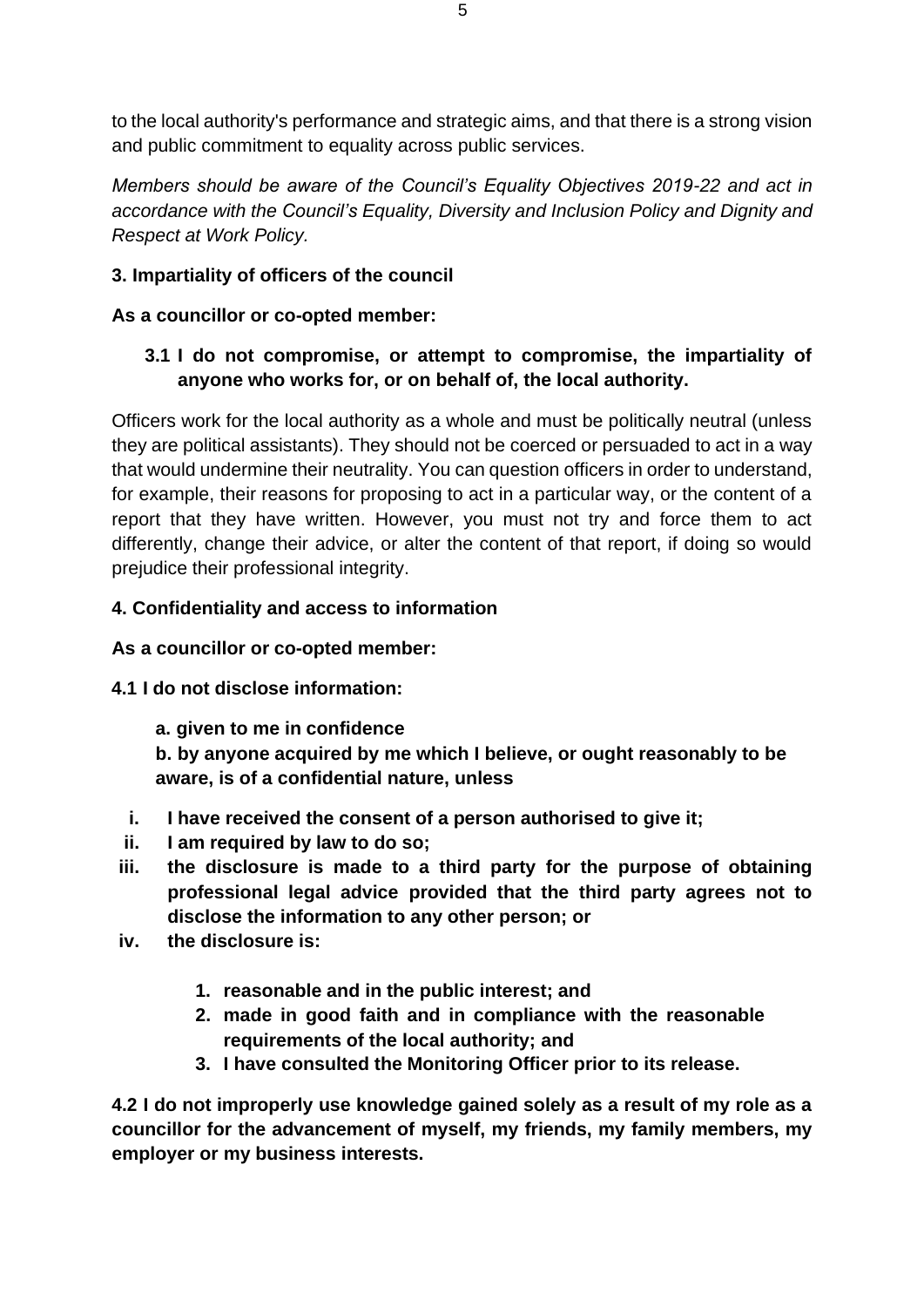## **4.3 I do not prevent anyone from getting information that they are entitled to by law.**

Local authorities must work openly and transparently, and their proceedings and printed materials are open to the public, except in certain legally defined circumstances. You should work on this basis, but there will be times when it is required by law that discussions, documents and other information relating to or held by the local authority must be treated in a confidential manner. Examples include personal data relating to individuals or information relating to ongoing negotiations.

## **5. Disrepute**

## **As a councillor or co-opted member:**

## **5.1 I do not bring my role or local authority into disrepute.**

As a councillor or co-opted member, you are trusted to make decisions on behalf of your community and your actions and behaviour are subject to greater scrutiny than that of ordinary members of the public. You should be aware that your actions might have an adverse impact on you, other councillors and/or your local authority and may lower the public's confidence in your or your local authority's ability to discharge your/it's functions. For example, behaviour that is considered dishonest and/or deceitful can bring your local authority into disrepute. You are able to hold the local authority and fellow councillors to account and are able to constructively challenge and express concern about decisions and processes undertaken by the council whilst continuing to adhere to other aspects of this Code of Conduct.

### **6. Use of position**

### **As a councillor or co-opted member:**

## **6.1 I do not use, or attempt to use, my position improperly to the advantage or disadvantage of myself or anyone else.**

Your position as a member of the local authority provides you with certain opportunities, responsibilities, and privileges, and you make choices all the time that will impact others. However, you should not take advantage of these opportunities to further your own or others' private interests or to disadvantage anyone unfairly.

### **7. Use of local authority resources and facilities**

### **As a councillor or co-opted member:**

### **7.1 I do not misuse council resources.**

- **7.2 I will, when using the resources of the local or authorising their use by others:**
	- **a. act in accordance with the local authority's requirements; and**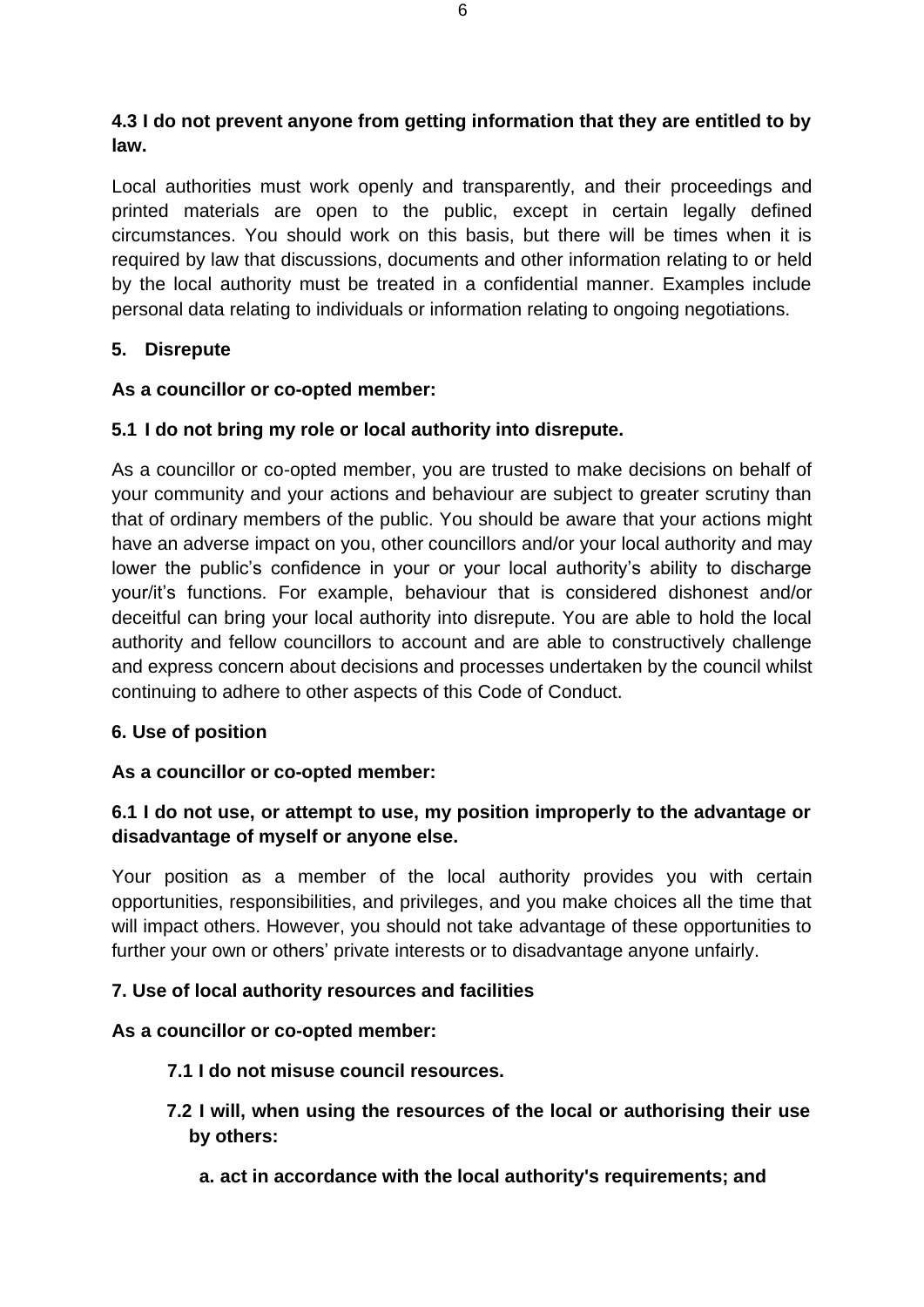**b. ensure that such resources are not used for political purposes unless that use could reasonably be regarded as likely to facilitate, or be conducive to, the discharge of the functions of the local authority or of the office to which I have been elected or appointed.**

You may be provided with resources and facilities by the local authority to assist you in carrying out your duties as a councillor.

Examples include:

- office support
- stationery
- equipment such as phones, and computers
- transport
- access and use of local authority buildings and rooms.

These are given to you to help you carry out your role as a councillor more effectively and are not to be used for business or personal gain. They should be used in accordance with the purpose for which they have been provided and the local authority's own policies regarding their use.

#### **8. Complying with the Code of Conduct**

**As a Councillor or co-opted member:**

- **8.1 I undertake Code of Conduct training provided by my local authority.**
- **8.2 I cooperate with any Code of Conduct investigation and/or determination.**
- **8.3 I do not intimidate or attempt to intimidate any person who is likely to be involved with the administration of any investigation or proceedings.**
- **8.4 I comply with any** *standards investigation* **or sanction imposed on me following a finding that I have breached the Code of Conduct.**

It is extremely important for you as a councillor to demonstrate high standards, for you to have your actions open to scrutiny and for you not to undermine public trust in the local authority or its governance. If you do not understand or are concerned about the local authority's processes in handling a complaint you should raise this with your Monitoring Officer.

*You must not make trivial, malicious or vexatious allegations against other Councillors/Officers.*

#### **9. Interests**

**As a councillor or co-opted member:**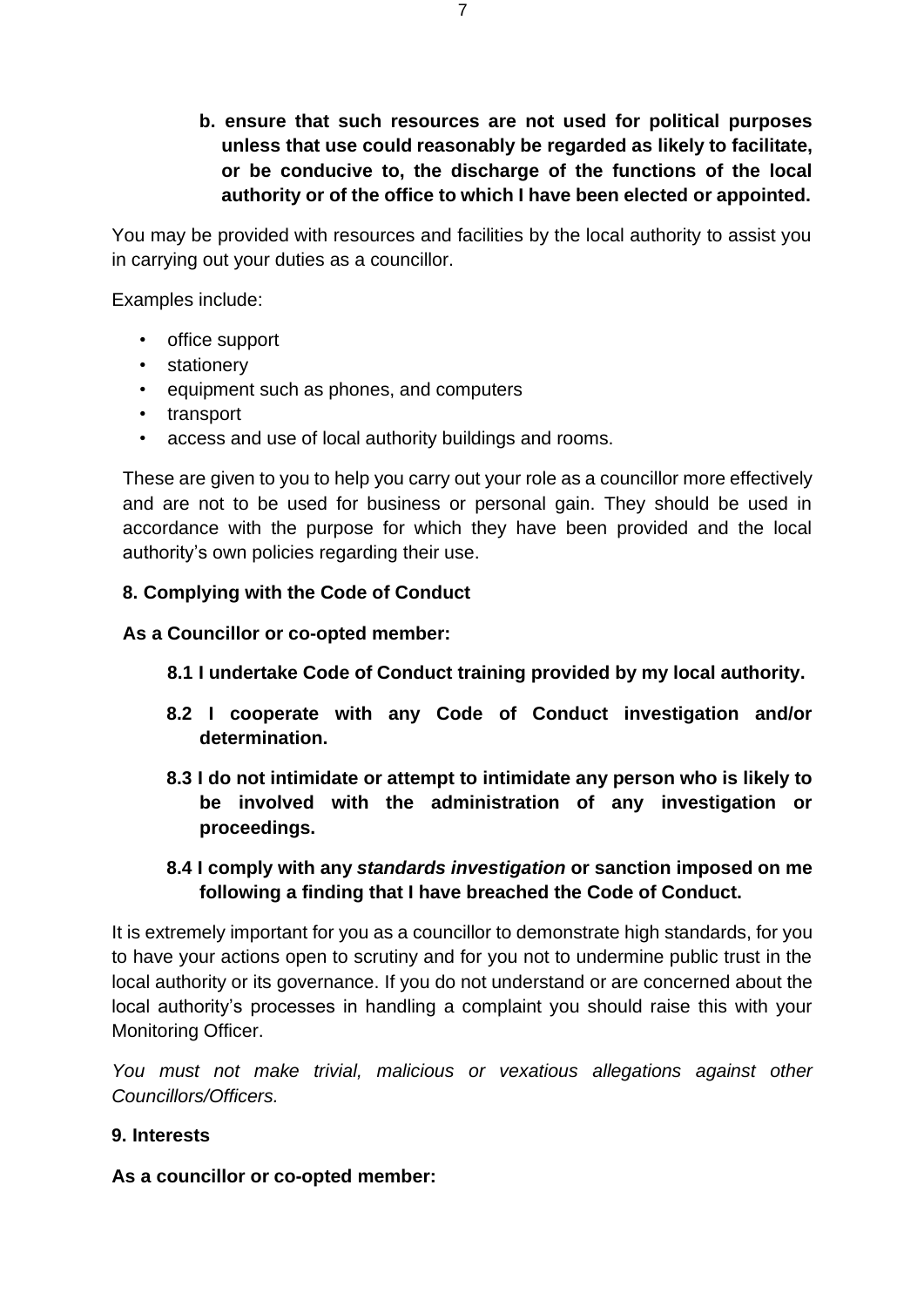### **9.1 I register and disclose my interests.**

Section 29 of the Localism Act 2011 requires the Monitoring Officer to establish and maintain a register of interests of members of the authority. You need to register your interests so that the public, local authority employees and fellow councillors know which of your interests might give rise to a conflict of interest. The register is a public document that can be consulted when (or before) an issue arises. The register also protects you by allowing you to demonstrate openness and a willingness to be held accountable.

You are personally responsible for deciding whether or not you should disclose an interest in a meeting, but it can be helpful for you to know early on if others think that a potential conflict might arise. It is also important that the public know about any interest that might have to be disclosed by you or other councillors when making or taking part in decisions, so that decision making is seen by the public as open and honest. This helps to ensure that public confidence in the integrity of local governance is maintained.

You should note that failure to register or disclose a disclosable pecuniary interest as set out in **Table 1**, is a criminal offence under the Localism Act 2011.

**Appendix B** sets out the detailed provisions on registering and disclosing interests. If in doubt, you should always seek advice from your Monitoring Officer.

#### **10. Gifts and hospitality**

#### **As a councillor or co-opted member:**

- **10.1 I do not accept gifts or hospitality, irrespective of estimated value, which could give rise to real or substantive personal gain or a reasonable suspicion of influence on my part to show favour from persons seeking to acquire, develop or do business with the local authority or from persons who may apply to the local authority for any permission, licence or other significant advantage.**
- **10.2** *I notify the Monitoring Officer in writing of any gift, benefit or hospitality with a value in excess of £10, or accumulatively in excess of £10 from the same source over the four-year term of office which you have been offered as a Member from any person or body other than the Authority within 28 days of receipt.*

## **10.3 I register with the Monitoring Officer any significant gift or hospitality that I have been offered but have refused to accept.**

In order to protect your position and the reputation of the local authority, you should exercise caution in accepting any gifts or hospitality which are (or which you reasonably believe to be) offered to you because you are a councillor. The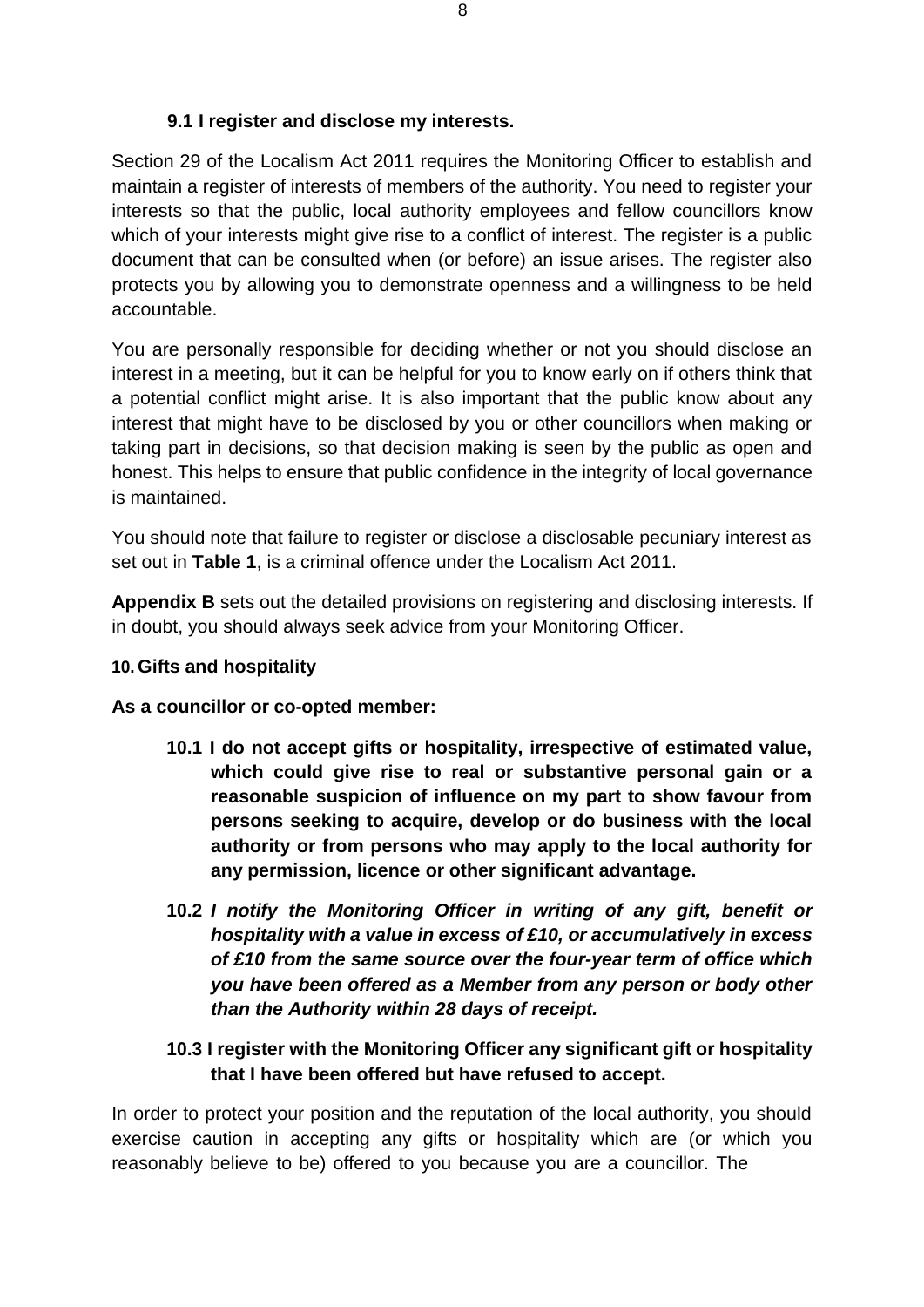presumption should always be not to accept significant gifts or hospitality. However, there may be times when such a refusal may be difficult if it is seen as rudeness in which case you could accept it but must ensure it is publicly registered. However, you do not need to register gifts and hospitality which are not related to your role as a councillor, such as Christmas gifts from your friends and family. It is also important to note that it is appropriate to accept normal expenses and hospitality associated with your duties as a councillor. If you are unsure, do contact your Monitoring Officer for guidance.

### *11. Bias*

*11.1 I must not place myself under any financial or other obligation to outside individuals or organisations that might seek to influence me in the performance of my official duties.*

## *11.2 When making a decision, I consider the matter with an open mind and on the facts before the meeting at which the decision is to be taken.*

*Where you have been involved in campaigning in your political role on an issue which does not impact on your personal and/or professional life you are not prohibited from participating in a decision in your political role as member.*

## **Appendices**

### **Appendix A – The Seven Principles of Public Life**

The principles are:

### **Selflessness**

Holders of public office should act solely in terms of the public interest.

### **Integrity**

Holders of public office must avoid placing themselves under any obligation to people or organisations that might try inappropriately to influence them in their work. They should not act or take decisions in order to gain financial or other material benefits for themselves, their family, or their friends. They must disclose and resolve any interests and relationships.

### **Objectivity**

Holders of public office must act and take decisions impartially, fairly and on merit, using the best evidence and without discrimination or bias.

#### **Accountability**

Holders of public office are accountable to the public for their decisions and actions and must submit themselves to the scrutiny necessary to ensure this.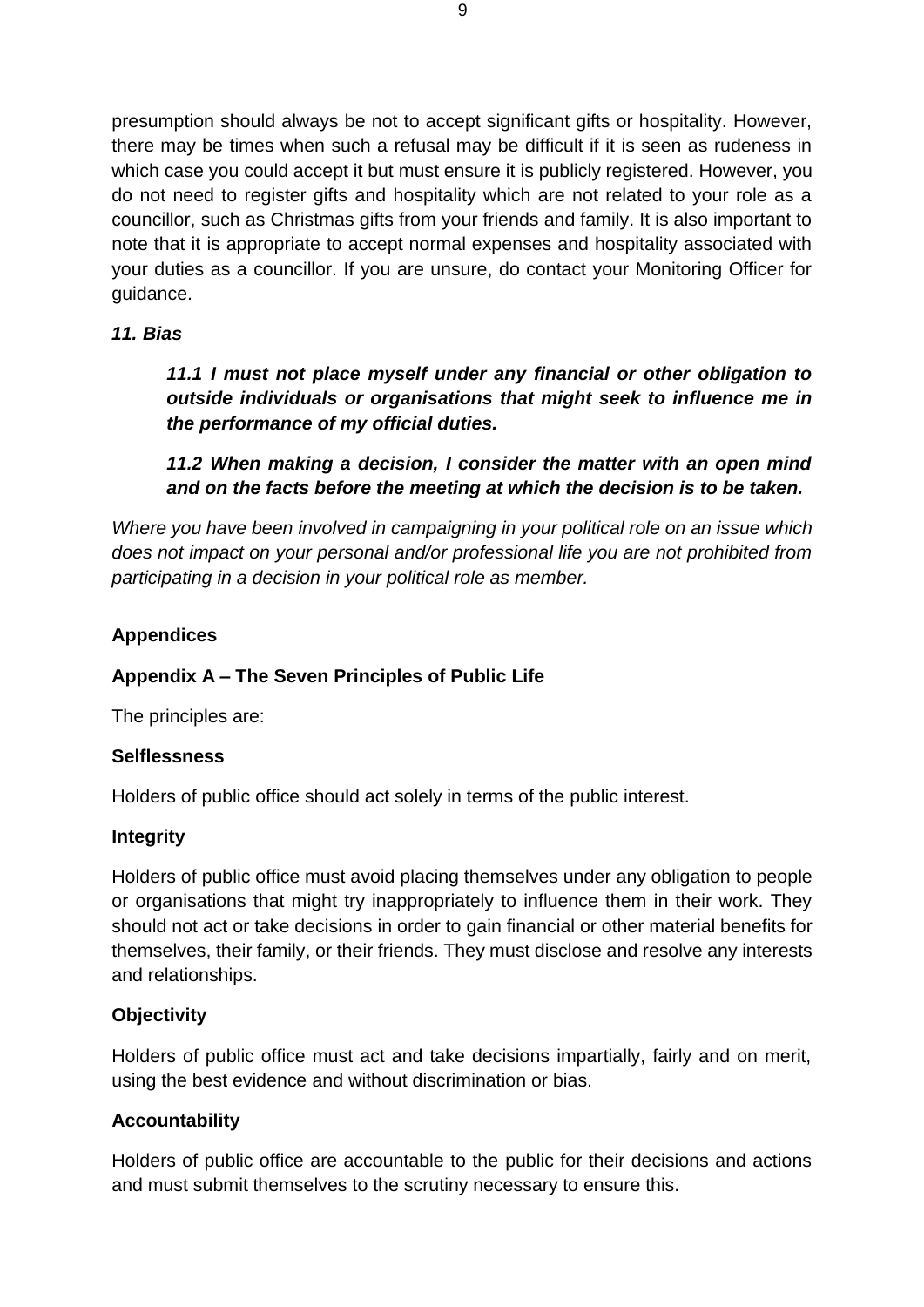## **Openness**

Holders of public office should act and take decisions in an open and transparent manner. Information should not be withheld from the public unless there are clear and lawful reasons for so doing.

### **Honesty**

Holders of public office should be truthful.

### **Leadership**

Holders of public office should exhibit these principles in their own behaviour. They should actively promote and robustly support the principles and be willing to challenge poor behaviour wherever it occurs.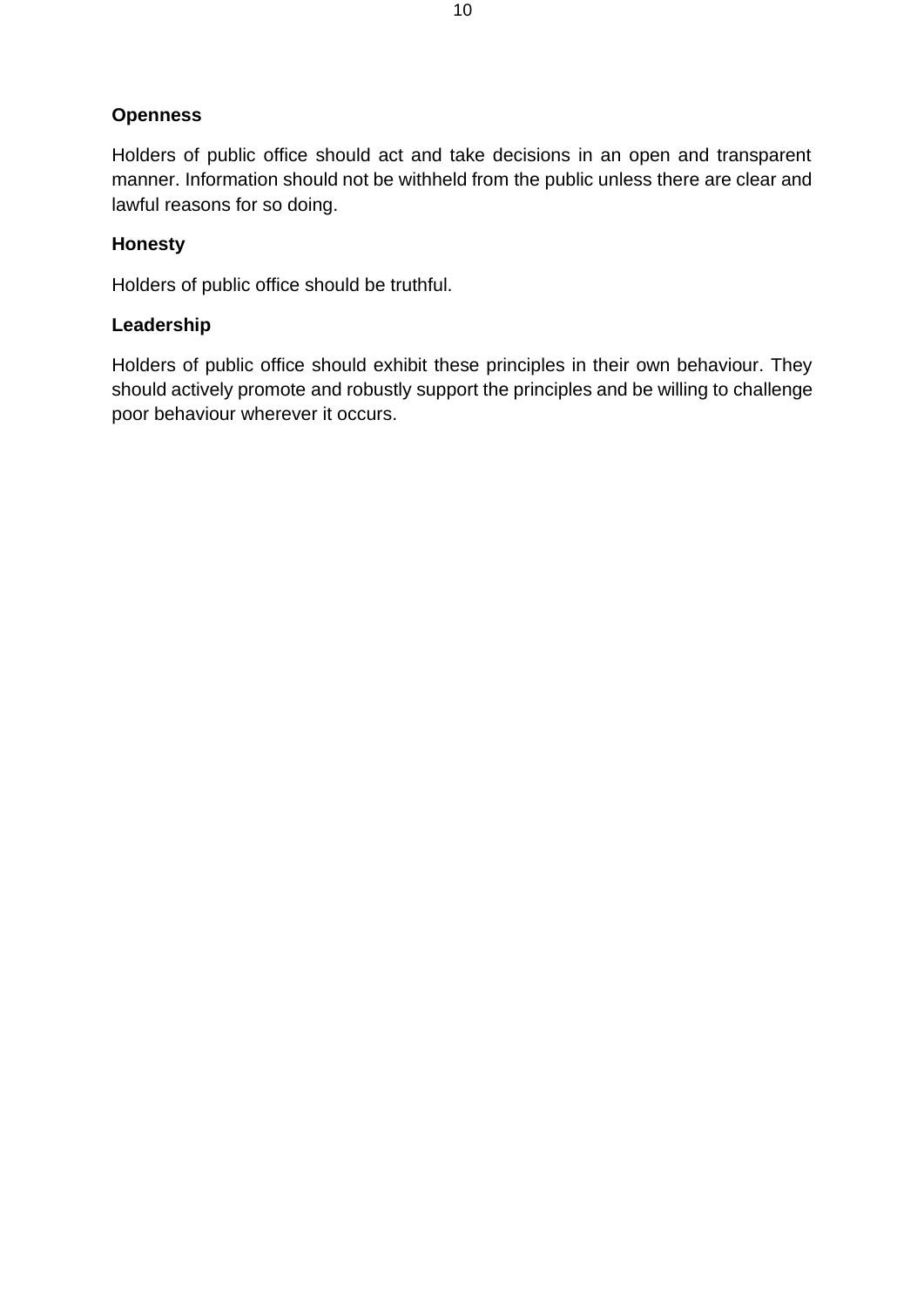### **Appendix B - Registering interests**

Within 28 days of becoming a member or your re-election or re-appointment to office you must register with the Monitoring Officer the interests which fall within the categories set out in **Table 1 (Disclosable Pecuniary Interests)** which are as described in "The Relevant Authorities (Disclosable Pecuniary Interests) Regulations 2012". You should also register details of your other personal interests which fall within the categories set out in **Table 2 (Other Registerable Interests).**

**"Disclosable Pecuniary Interest"** means an interest of yourself, or of your partner if you are aware of your partner's interest, within the descriptions set out in Table 1 below.

**"Partner"** means a spouse or civil partner, or a person with whom you are living as husband or wife, or a person with whom you are living as if you are civil partners.

- 1. You must ensure that your register of interests is kept up-to-date and within 28 days of becoming aware of any new interest, or of any change to a registered interest, notify the Monitoring Officer.
- 2. A 'sensitive interest' is as an interest which, if disclosed, could lead to the councillor, or a person connected with the councillor, being subject to violence or intimidation.
- 3. Where you have a 'sensitive interest' you must notify the Monitoring Officer with the reasons why you believe it is a sensitive interest. If the Monitoring Officer agrees they will withhold the interest from the public register.

### **Non participation in case of disclosable pecuniary interest**

- 4. Where a matter arises at a meeting which directly relates to one of your Disclosable Pecuniary Interests as set out in **Table 1**, you must disclose the interest, not participate in any discussion or vote on the matter and must not remain in the room unless you have been granted a dispensation. If it is a 'sensitive interest', you do not have to disclose the nature of the interest, just that you have an interest. Dispensation may be granted in limited circumstances, to enable you to participate and vote on a matter in which you have a disclosable pecuniary interest.
- 5. Where you have a disclosable pecuniary interest on a matter to be considered or is being considered by you as a Cabinet member in exercise of your executive function, you must notify the Monitoring Officer of the interest and must not take any steps or further steps in the matter apart from arranging for someone else to deal with it.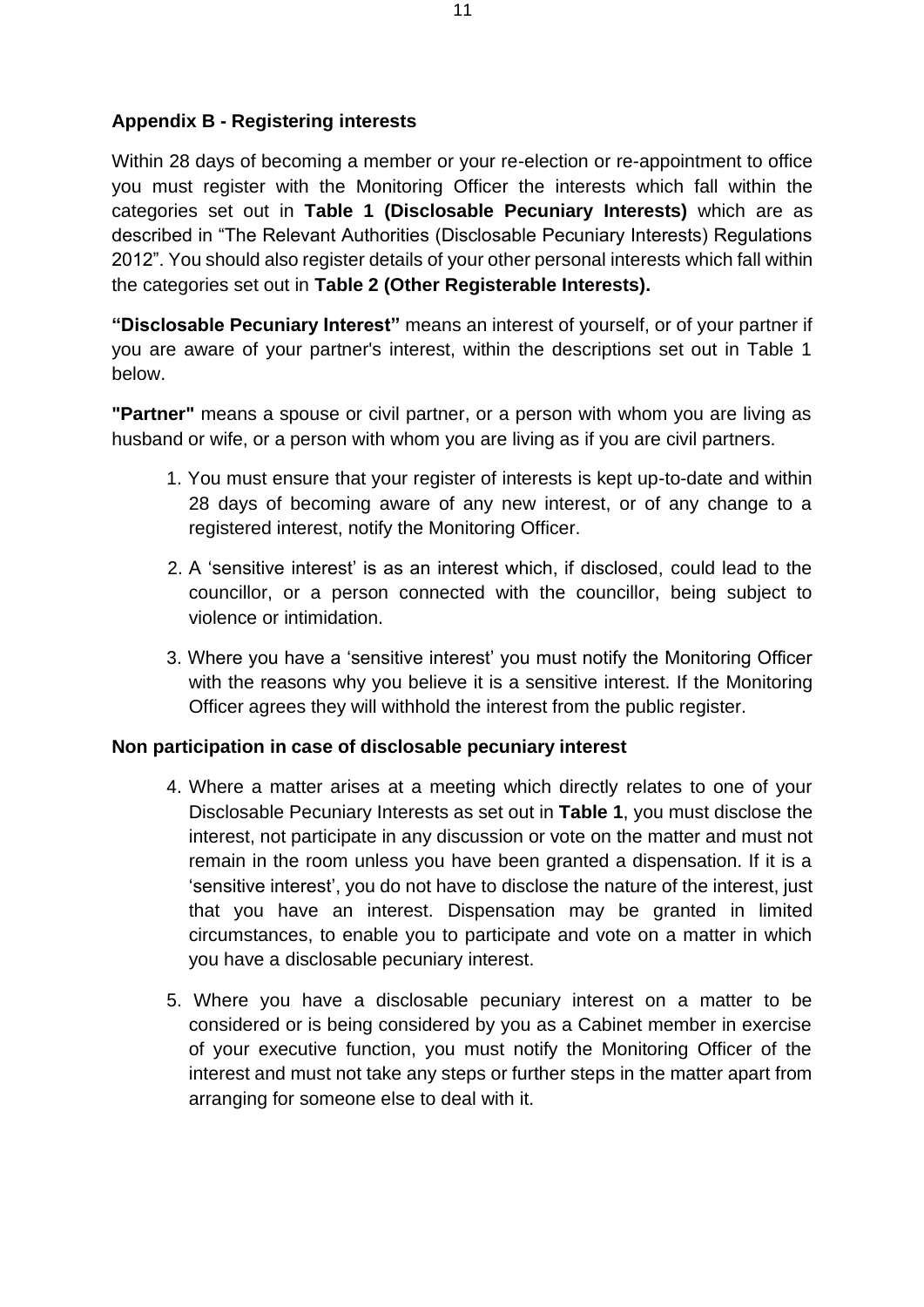#### **Disclosure of Other Registerable Interests**

6. Where a matter arises at a meeting which *directly relates* to one of your Other Registerable Interests (as set out in **Table 2**), you must disclose the interest. You may speak on the matter only if members of the public are also allowed to speak at the meeting but otherwise must not take part in any discussion or vote on the matter and must not remain in the room unless you have been granted a dispensation. If it is a 'sensitive interest', you do not have to disclose the nature of the interest.

#### **Disclosure of Non-Registerable Interests**

- 7. Where a matter arises at a meeting which directly relates to your financial interest or well-being (and is not a Disclosable Pecuniary Interest set out in Table 1) or a financial interest or well-being of a relative or close associate, you must disclose the interest. You may speak on the matter only if members of the public are also allowed to speak at the meeting. Otherwise you must not take part in any discussion or vote on the matter and must not remain in the room unless you have been granted a dispensation. If it is a 'sensitive interest', you do not have to disclose the nature of the interest.
- 8. Where a matter arises at a meeting which affects
	- a. your own financial interest or well-being;
	- b. a financial interest or well-being of a relative, close associate; or
	- c. a body included in those you need to disclose under Other Registrable Interests as set out in **Table 2**.

you must disclose the interest. In order to determine whether you can remain in the meeting after disclosing your interest the following test should be applied:

- 9. Where a matter *affects* your financial interest or well-being:
	- a. to a greater extent than it affects the financial interests of the majority of inhabitants of the ward affected by the decision and;
	- b. a reasonable member of the public knowing all the facts would believe that it would affect your view of the wider public interest

You may speak on the matter only if members of the public are also allowed to speak at the meeting. Otherwise, you must not take part in any discussion or vote on the matter and must not remain in the room unless you have been granted a dispensation.

If it is a 'sensitive interest', you do not have to disclose the nature of the interest.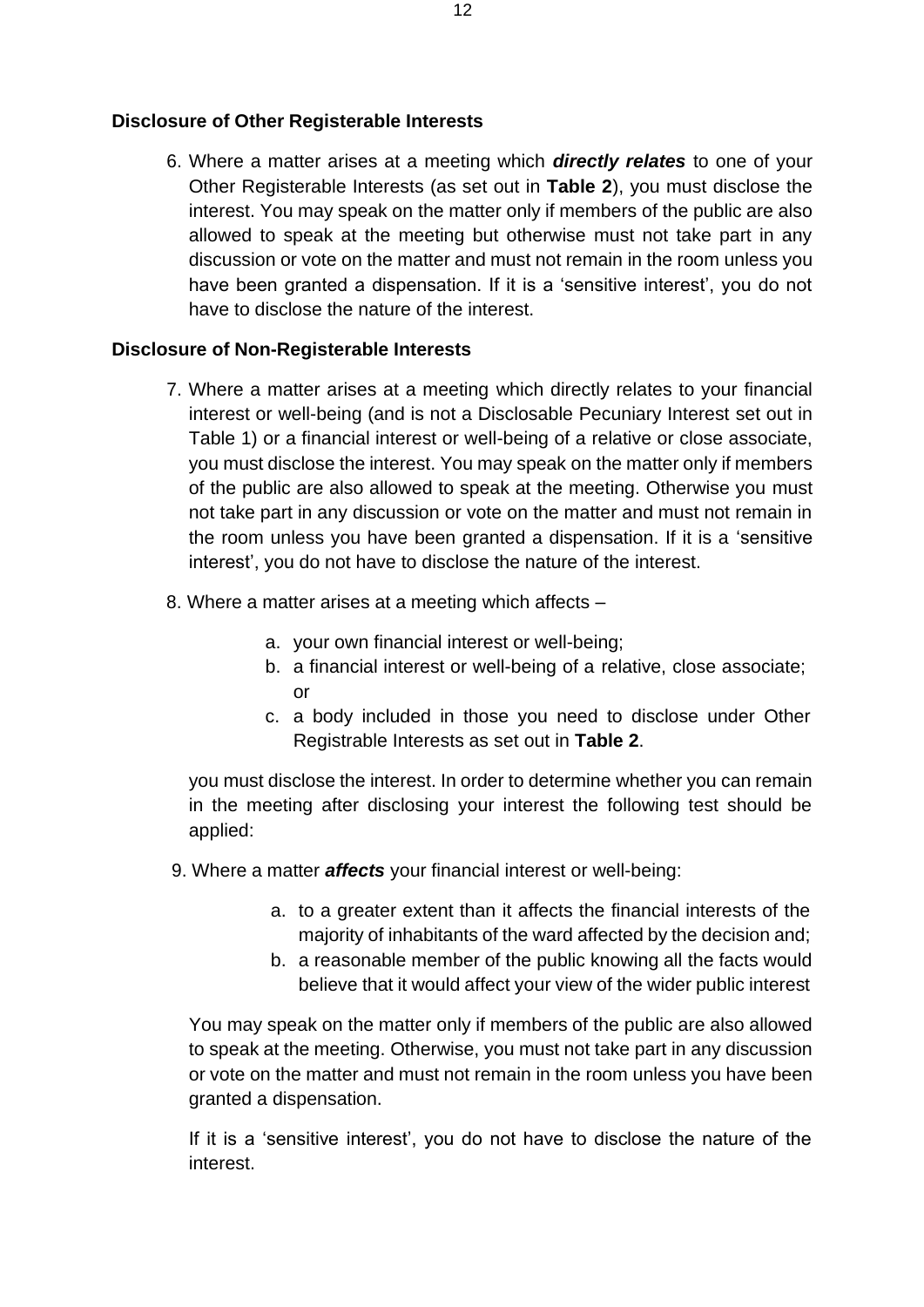10. Where you have a personal interest in any business of your authority and you have made an executive decision in relation to that business, you must make sure that any written statement of that decision records the existence and nature of your interest.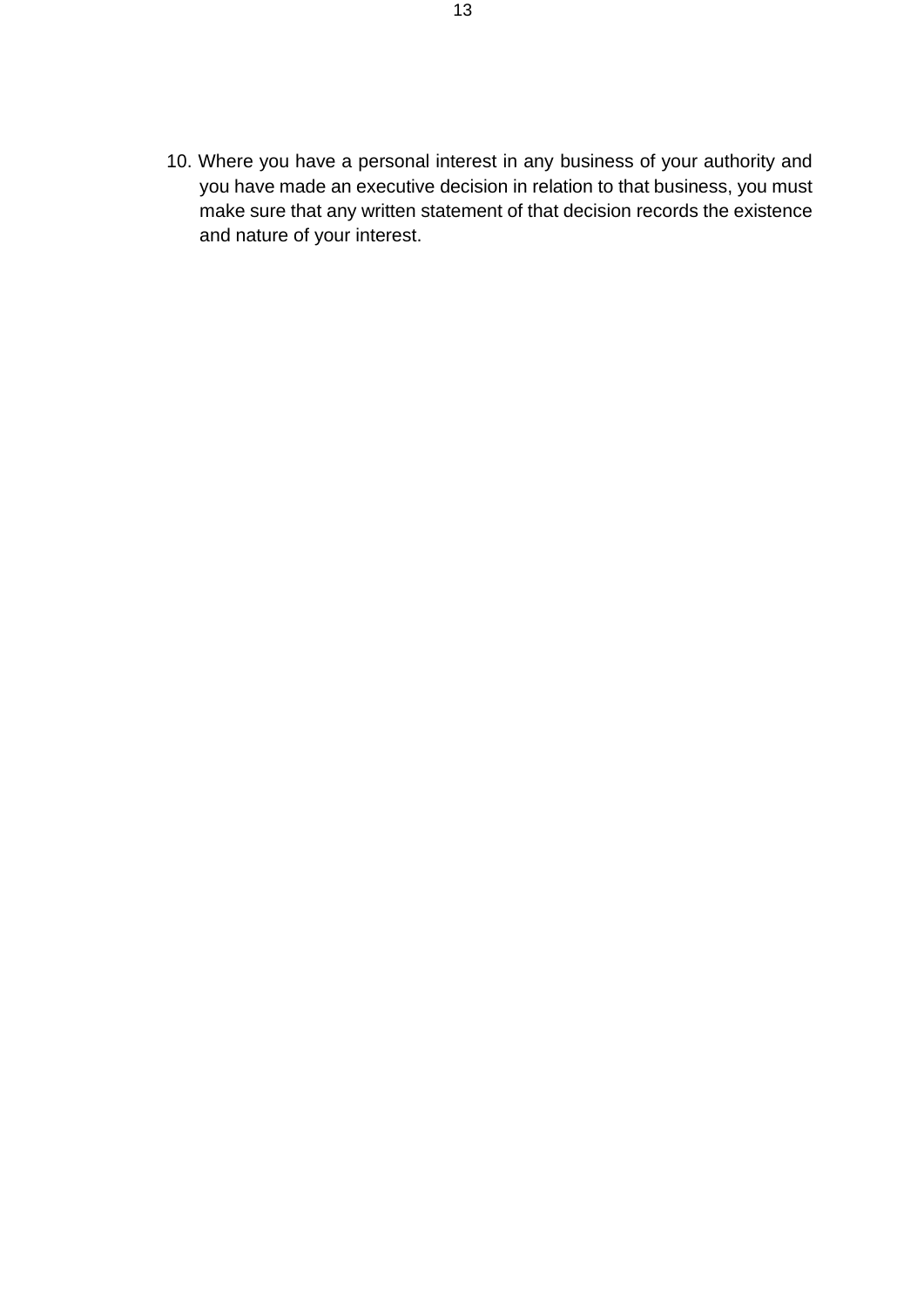# **Table 1: Disclosable Pecuniary Interests**

This table sets out the explanation of Disclosable Pecuniary Interests as set out in the Relevant Authorities (Disclosable Pecuniary Interests) Regulations 2012.

| <b>Subject</b>                                       | <b>Description</b>                                                                                                                                                                                                                                                                                                                                                                                                                                                                                                                                              |
|------------------------------------------------------|-----------------------------------------------------------------------------------------------------------------------------------------------------------------------------------------------------------------------------------------------------------------------------------------------------------------------------------------------------------------------------------------------------------------------------------------------------------------------------------------------------------------------------------------------------------------|
| Employment, office, trade, profession<br>or vocation | office,<br>employment,<br>Any<br>trade,<br>profession or vocation carried on for<br>profit or gain. [Any unpaid directorship.]                                                                                                                                                                                                                                                                                                                                                                                                                                  |
| Sponsorship                                          | Any payment or provision of any other<br>financial benefit (other than from the<br>council) made to the councillor during the<br>previous 12-month period for expenses<br>incurred by him/her in carrying out<br>his/her duties as a councillor, or towards<br>his/her election expenses. This includes<br>any payment or financial benefit from a<br>trade union within the meaning of the<br>Trade Union and Labour Relations<br>(Consolidation) Act 1992.                                                                                                    |
| <b>Contracts</b>                                     | made<br>the<br>contract<br>between<br>Any<br>councillor or his/her spouse or<br>civil<br>partner or the person with whom the<br>councillor is living as if they were<br>spouses/civil partners (or a firm in which<br>such person is a partner, or an<br>incorporated body of which such person<br>is a director* or a body that such person<br>has a beneficial interest in the securities<br>of*) and the council $-$ (a) under which<br>goods or services are to be provided or<br>works are to be executed; and (b) which<br>has not been fully discharged. |
| <b>Land and Property</b>                             | Any beneficial interest in land which is<br>within the area of the council. 'Land'<br>excludes<br>servitude,<br>easement,<br>an<br>interest or right in or over land which<br>does not give the councillor or his/her<br>spouse or civil partner or the person with<br>whom the councillor is living as if they<br>were spouses/ civil partners (alone or<br>jointly with another) a right to occupy or<br>to receive income.                                                                                                                                   |
| <b>Licenses</b>                                      | Any licence (alone or jointly with others)<br>to occupy land in the area of the council                                                                                                                                                                                                                                                                                                                                                                                                                                                                         |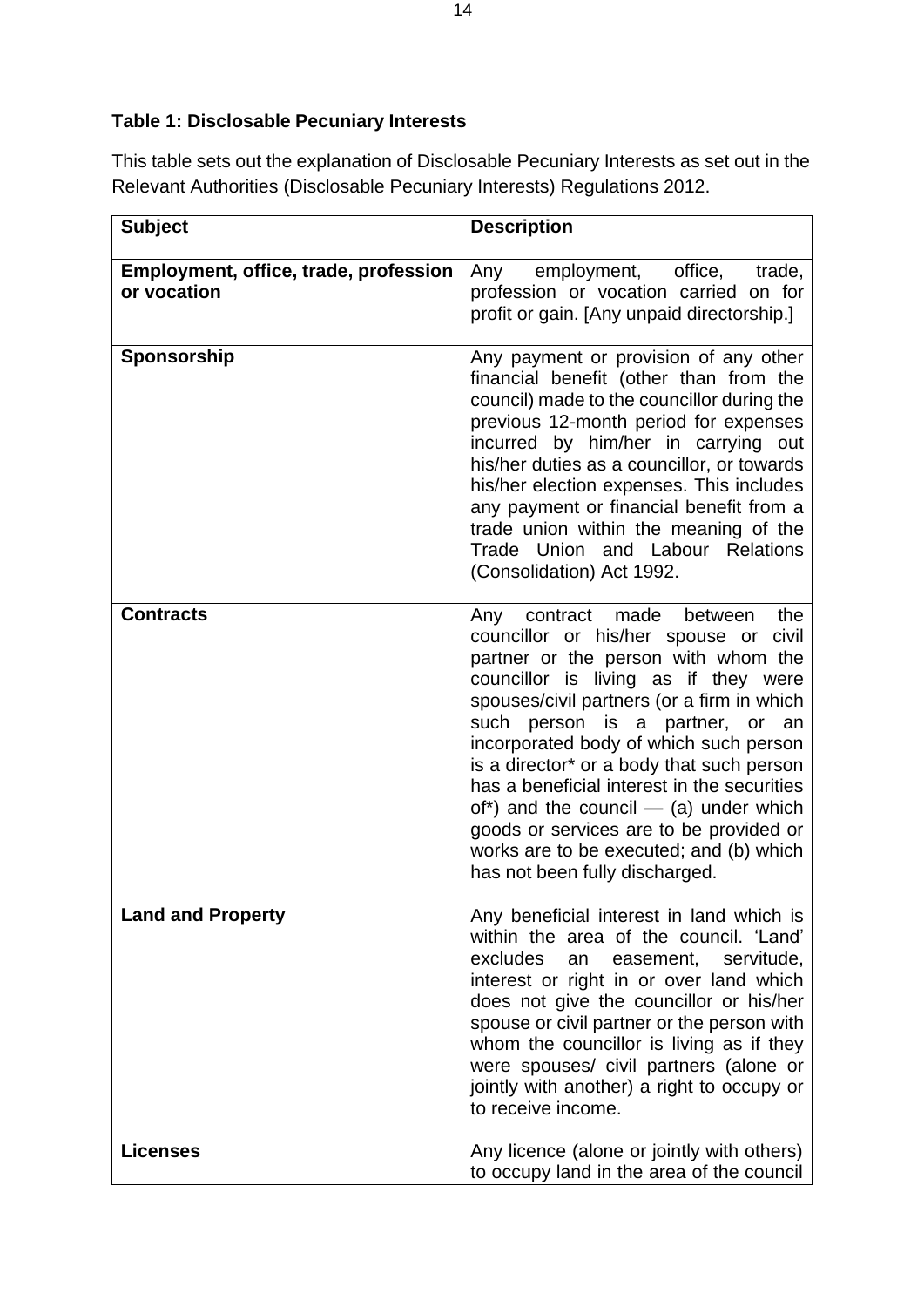|                   | month or longer Corporate<br>for<br>a -<br>tenancies Any tenancy where (to the<br>councillor's knowledge)— (a)<br>the<br>landlord is the council; and (b) the tenant<br>is a body that the councillor, or his/her<br>spouse or civil partner or the person with<br>whom the councillor is living as if they<br>were spouses/ civil partners is a partner<br>of or a director <sup>*</sup> of or has a beneficial<br>interest in the securities* of.                                                                                                                                                                                                                                                                                                   |
|-------------------|-------------------------------------------------------------------------------------------------------------------------------------------------------------------------------------------------------------------------------------------------------------------------------------------------------------------------------------------------------------------------------------------------------------------------------------------------------------------------------------------------------------------------------------------------------------------------------------------------------------------------------------------------------------------------------------------------------------------------------------------------------|
| <b>Securities</b> | Any beneficial interest in securities* of a<br>body where— (a) that body (to the<br>councillor's knowledge) has a place of<br>business or land in the area of the<br>council; and (b) either- (i) ) the total<br>nominal value of the securities* exceeds<br>£25,000 or one hundredth of the total<br>issued share capital of that body; or (ii) if<br>the share capital of that body is of more<br>than one class, the total nominal value of<br>the shares of any one class in which the<br>councillor, or his/ her spouse or civil<br>partner or the person with whom the<br>councillor is living as if they were<br>spouses/civil partners has a beneficial<br>interest exceeds one hundredth of the<br>total issued share capital of that class. |

\* 'director' includes a member of the committee of management of an industrial and provident society.

\* 'securities' means shares, debentures, debenture stock, loan stock, bonds, units of a collective investment scheme within the meaning of the Financial Services and Markets Act 2000 and other securities of any description, other than money deposited with a building society.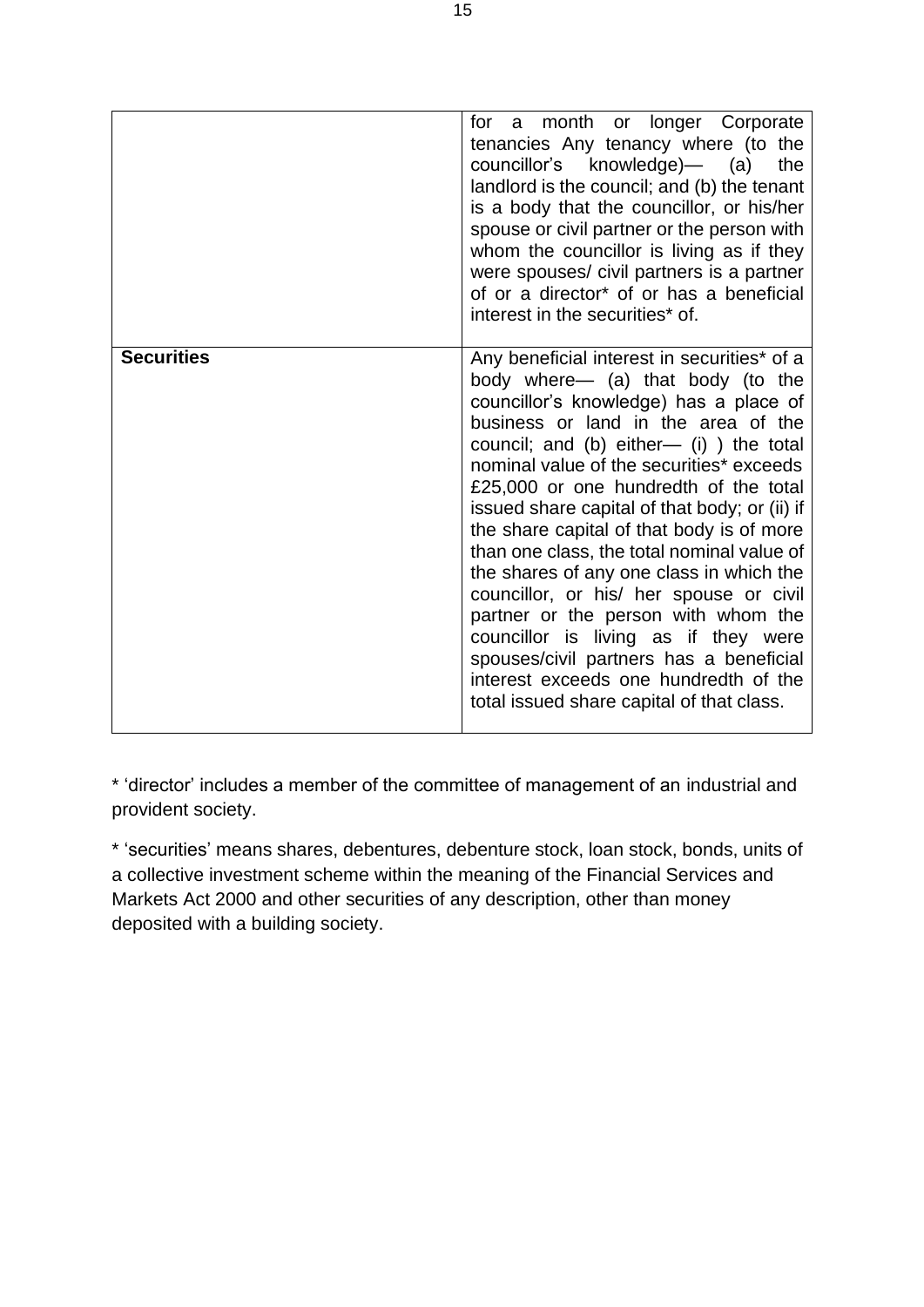#### **Table 2: Other Registrable Interests**

You have a personal interest in any business of your authority where it relates to or is likely to affect:

a) any body of which you are in general control or management and to which you are nominated or appointed by your authority

b) any body

- i. exercising functions of a public nature
- ii. any body directed to charitable purposes or
- iii. one of whose principal purposes includes the influence of public opinion or policy (including any political party or trade union)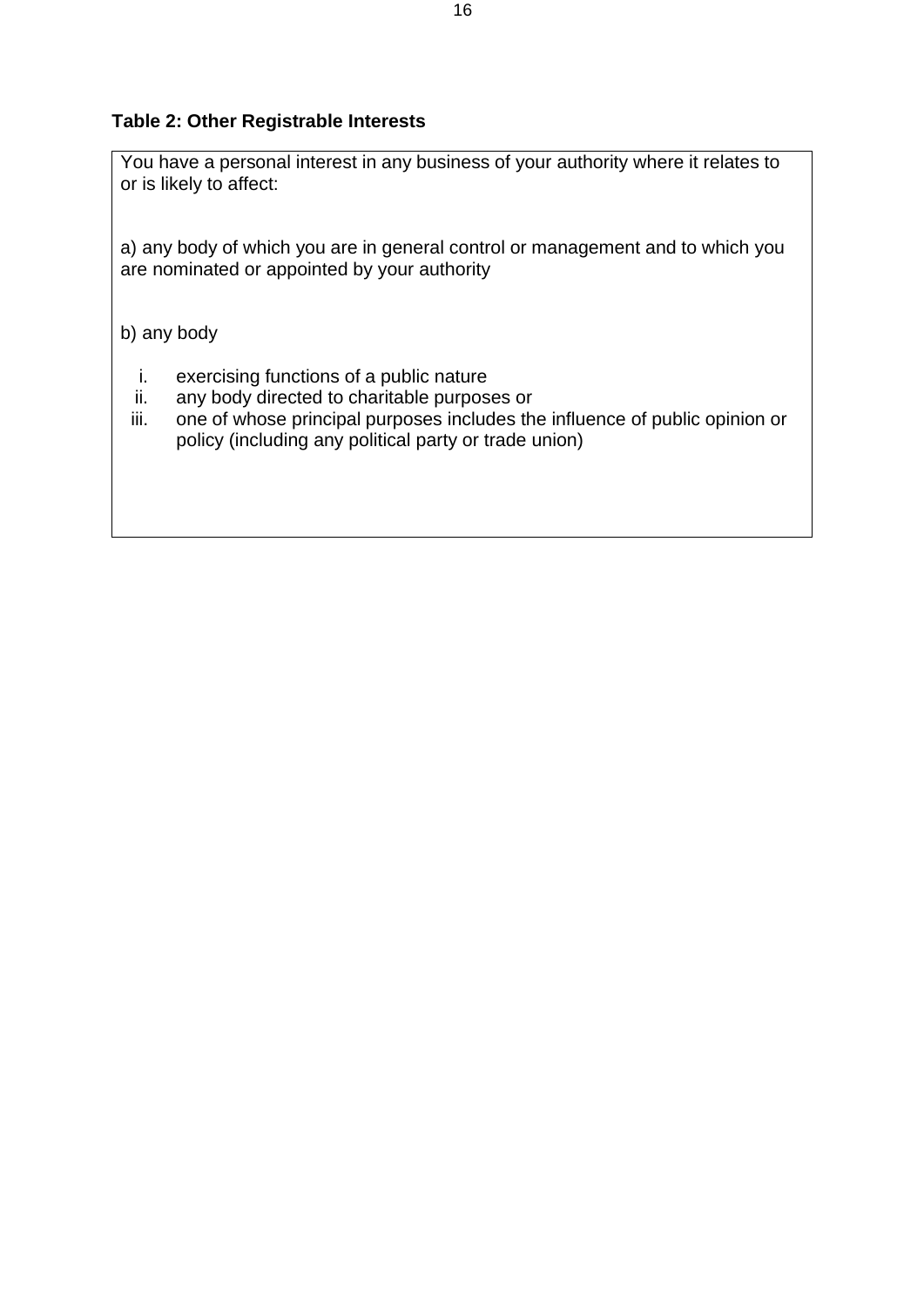### **Appendix C – the Committee on Standards in Public Life**

The LGA has undertaken this review whilst the Government continues to consider the recommendations made by the Committee on Standards in Public Life in their report on Local Government Ethical Standards. If the Government chooses to implement any of the recommendations, this could require a change to this Code.

The recommendations cover: •

- Recommendations for changes to the Localism Act 2011 to clarify in law when the Code of Conduct applies
- The introduction of sanctions
- An appeals process through the Local Government Ombudsman
- Changes to the Relevant Authorities (Disclosable Pecuniary Interests) Regulations 2012 • Updates to the Local Government Transparency Code
- Changes to the role and responsibilities of the Independent Person
- That the criminal offences in the Localism Act 2011 relating to Disclosable Pecuniary Interests should be abolished

The Local Government Ethical Standards report also includes Best Practice recommendations. These are:

**Best practice 1:** Local authorities should include prohibitions on bullying and harassment in codes of conduct. These should include a definition of bullying and harassment, supplemented with a list of examples of the sort of behaviour covered by such a definition.

**Best practice 2:** Councils should include provisions in their code of conduct requiring councillors to comply with any formal standards investigation and prohibiting trivial or malicious allegations by councillors.

**Best practice 3:** Principal authorities should review their code of conduct each year and regularly seek, where possible, the views of the public, community organisations and neighbouring authorities.

**Best practice 4:** An authority's code should be readily accessible to both councillors and the public, in a prominent position on a council's website and available in council premises.

**Best practice 5:** Local authorities should update their gifts and hospitality register at least once per quarter, and publish it in an accessible format, such as CSV.

**Best practice 6:** Councils should publish a clear and straightforward public interest test against which allegations are filtered.

**Best practice 7:** Local authorities should have access to at least two Independent Persons.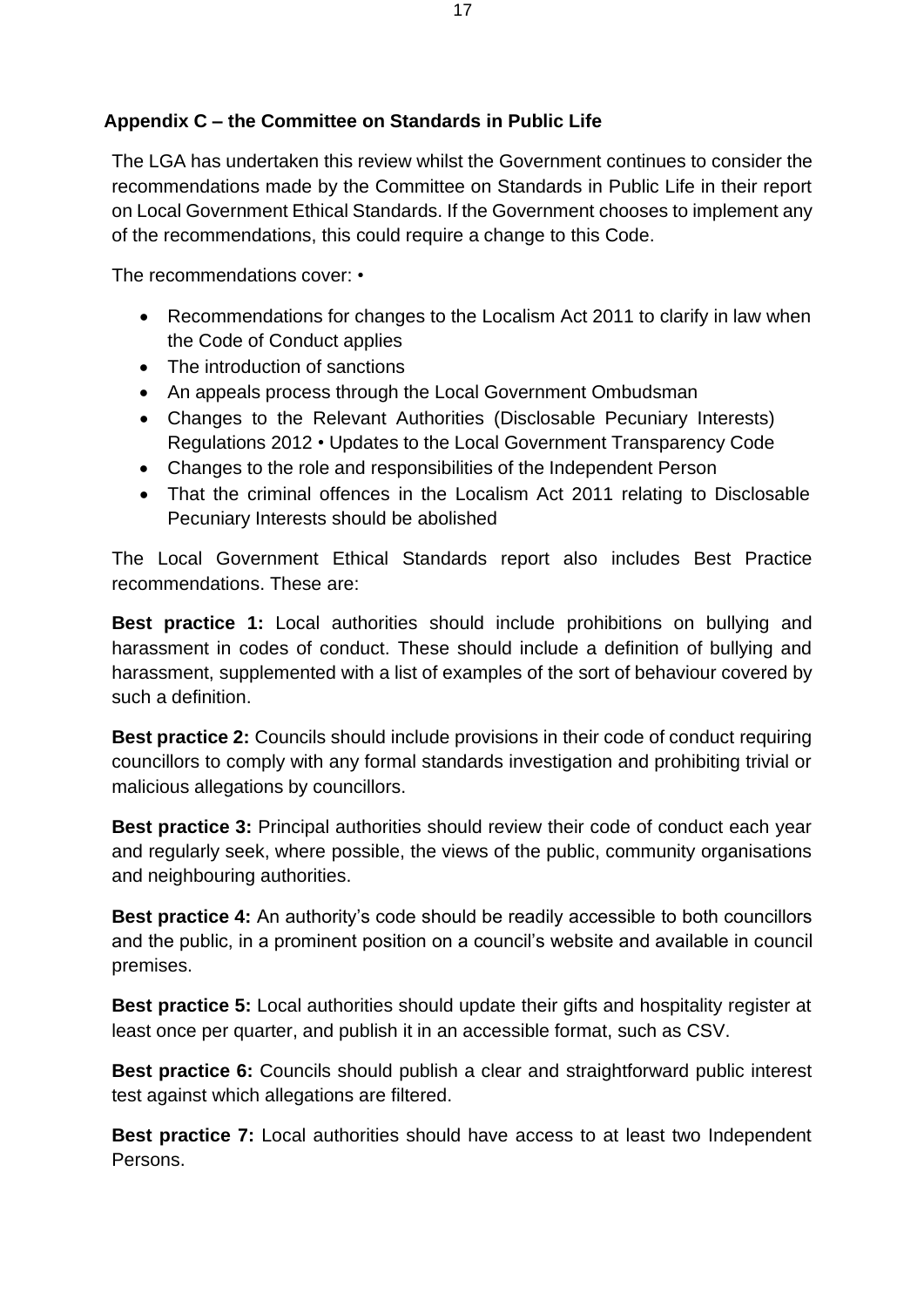**Best practice 8:** An Independent Person should be consulted as to whether to undertake a formal investigation on an allegation and should be given the option to review and comment on allegations which the responsible officer is minded to dismiss as being without merit, vexatious, or trivial.

**Best practice 9:** Where a local authority makes a decision on an allegation of misconduct following a formal investigation, a decision notice should be published as soon as possible on its website, including a brief statement of facts, the provisions of the code engaged by the allegations, the view of the Independent Person, the reasoning of the decision-maker, and any sanction applied.

**Best practice 10:** A local authority should have straightforward and accessible guidance on its website on how to make a complaint under the code of conduct, the process for handling complaints, and estimated timescales for investigations and outcomes.

**Best practice 11:** Formal standards complaints about the conduct of a parish councillor towards a clerk should be made by the chair or by the parish council, rather than the clerk in all but exceptional circumstances.

**Best practice 12:** Monitoring Officers' roles should include providing advice, support and management of investigations and adjudications on alleged breaches to parish councils within the remit of the principal authority. They should be provided with adequate training, corporate support and resources to undertake this work.

**Best practice 13:** A local authority should have procedures in place to address any conflicts of interest when undertaking a standards investigation. Possible steps should include asking the Monitoring Officer from a different authority to undertake the investigation.

**Best practice 14:** Councils should report on separate bodies they have set up or which they own as part of their annual governance statement and give a full picture of their relationship with those bodies. Separate bodies created by local authorities should abide by the Nolan principle of openness and publish their board agendas and minutes and annual reports in an accessible place.

**Best practice 15:** Senior officers should meet regularly with political group leaders or group whips to discuss standards issues.